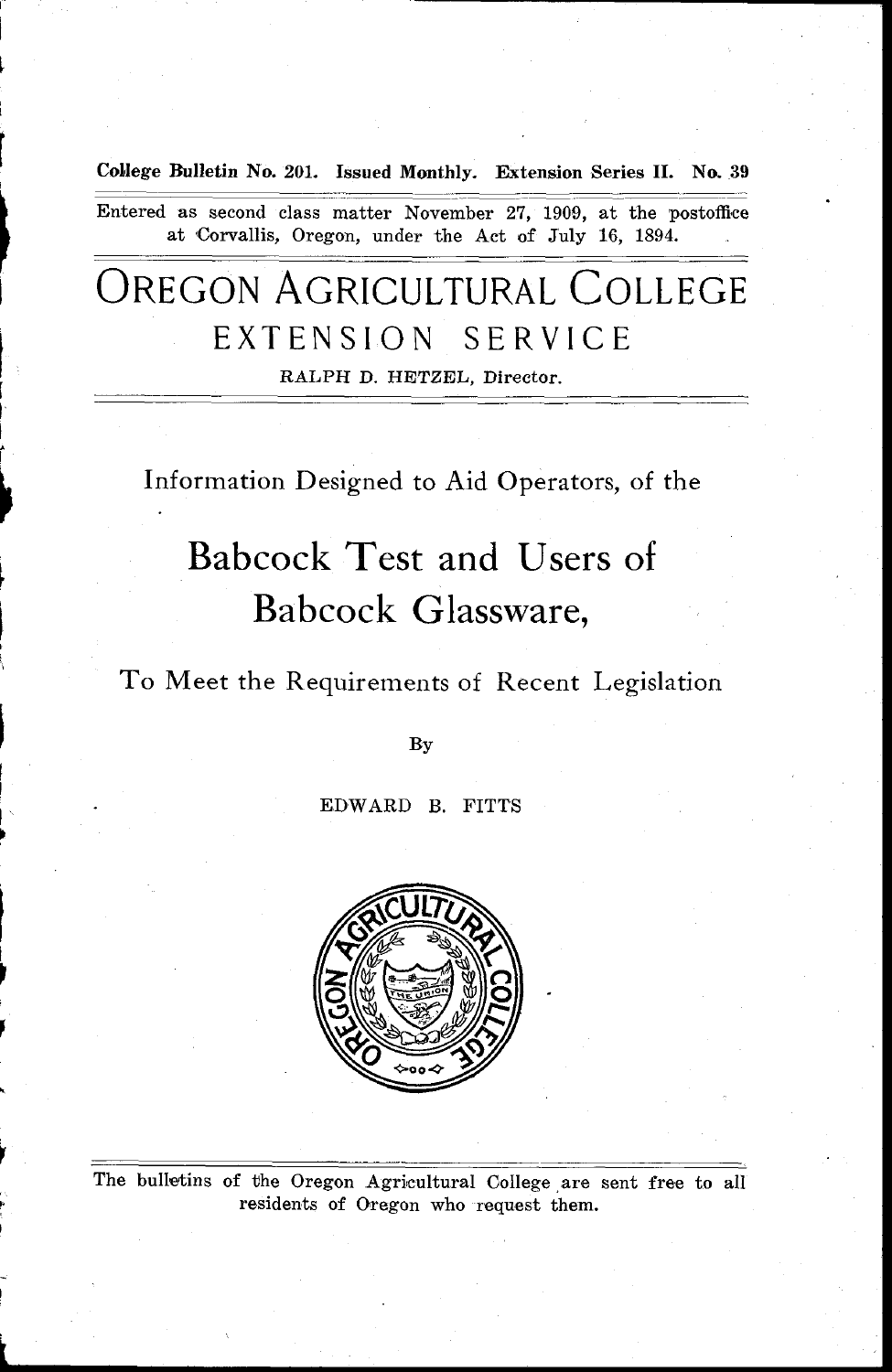### OREGON AGRICULTURAL COLLEGE

#### W. J. Kerr, President.

#### **EXTENSION SERVICE.**

#### R. D. Hetzel, Director.

The Extension Service of the Oregon Agricultural College embraces all instructional work done by the College staff outside the institution. This includes institute, lecture, and fair work in all its varied phases; supervision of the county demonstration and farm work provided for by state legislation; correspondence courses; preparation of educative exhib-its; publication of bulletins and distribution of news matter; cooperative work with granges, farmers' unions, schools, churches, commercial clubs, and other progressive organizations in the promotion of industrial and social enterprises. The Extension Service, in short, consists of carrying out to the people of Oregon practical and usable information on all subjects taught at the College.

Applications for assistance along any of the lines indicated, together with all particulars relating thereto, should be sent to the Director of Extension as far in advance as possible. It is the desire of the College to help all who apply, but its staff, facilities, and funds are limited; consequently, short-notice requests may not find the department in position to render the best service.

Particular attention is called to the fact that counties desiring to organize for agricultural field and demonstration work, under the provisions of Chapter 110, Laws of 1913, must make an initial appropriation in order to secure the State aid. Those interested in promoting this work should communicate with the Director of Extension, or the State Leader, at the Agricultural College, with reference to the best methods of procedure.

#### **DEPARTMENT OF DAIRY HUSBANDRY**

**R. R.** Graves, Professor

0. G. Simpson, Assistant Professor

E. R. Stockwell, Instructor

D. C. Howard, Instructor

Edward B. Fitts, Assistant Professor, Extension

W. A. Barr

F. W. Kehrli

Cooperative Extension work with U. S. Dairy Division.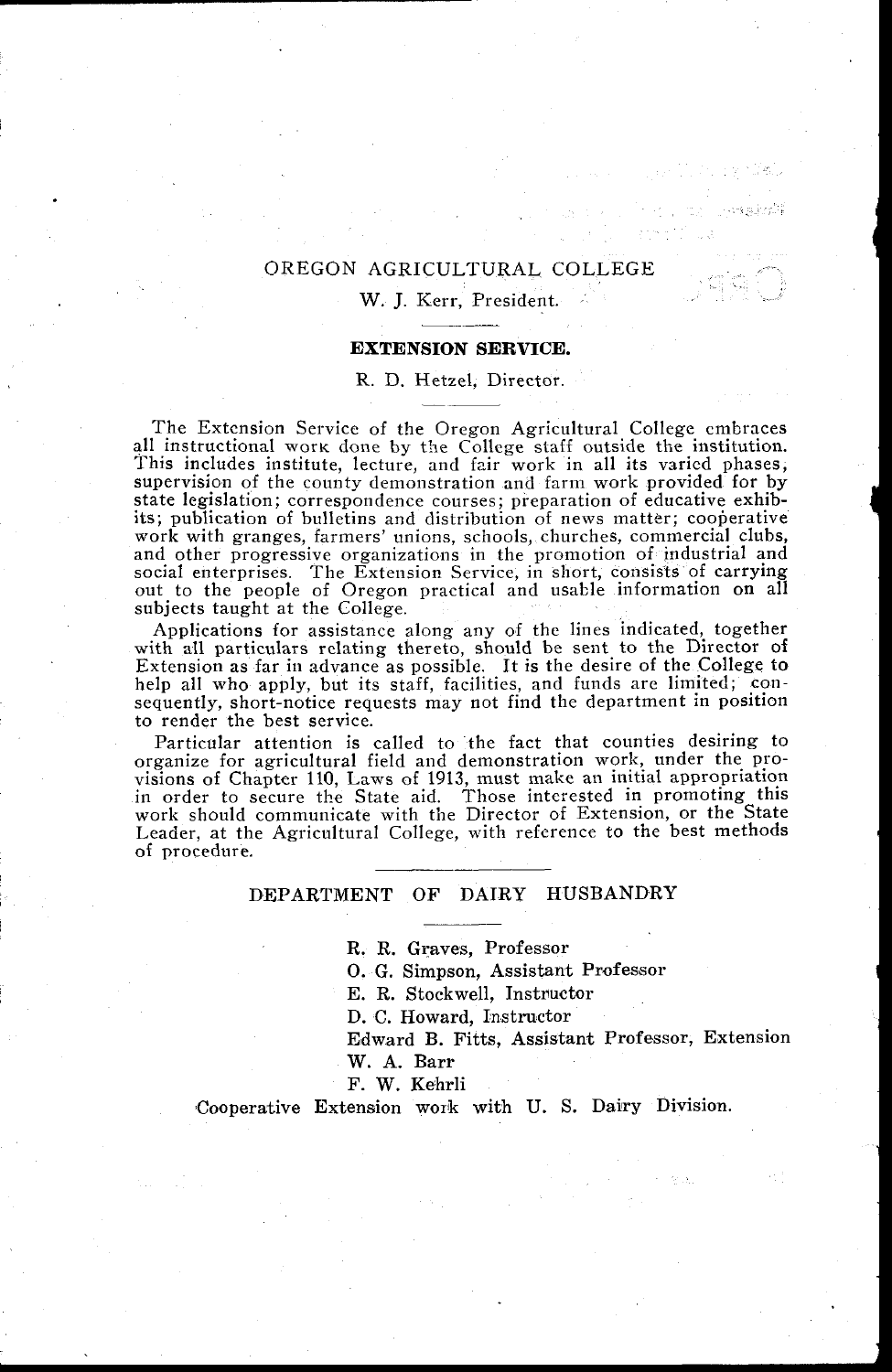## Information Designed to Aid Operators, of the BABCOCK TEST AND USERS OF BABCOCK GLASSWARE,

## To Meet the Requirements of Recent Legislation.

#### Need for Bulletin

At the recent legislative assembly a law was enacted requiring that all buyers of milk, cream, and butter fat for the purpose of manufacture, and all operators of the Babcock test for determining butter fat, secure a license. The law also requires that only standard glassware be used in the testing of milk and cream for butter fat content.

The purpose of this bulletin is to acquaint the dairy products manufacturing interests of the State with the provisions of the law and to give information that will aid testers and others in conforming to its requirements.

#### AN ACT

#### (H. B. 207)

To prevent unlawful discrimination in receiving and purchasing milk and cream and butter fat and to provide for the uniform manner of sampling, weighing, and testing milk, cream, and butter fat, and providing for the use of standard glassware for testing and weighing milk, cream and butter fat, and providing for licensing creameries and testers and providing for punishment for violations of the same

BE IT ENACTED BY THE PEOPLE OF THE STATE OF OREGON:

## Discrimination in the Purchase of Milk, Cream **or Butter**. Fat Unlawful

Section I. Any person, firm or corporation engaged in the business<br>of buying milk, cream, or butter fat for the purpose of manufacture, either by himself or another, who shall, with the intention of creating a monopoly, destroying the business of a competitor or restraining in any manner an open competition in said business, discriminate between the different sections, localities, communities or cities of this State by purchasing or offering to purchase such commodity at a higher price in any one locality than is paid or offered for the same commodity by such person, firm or corporation in any other locality after making due allowance for the difference, if any, in the grade or quality, and in the actual cost of transportation from the place of purchase to the place of manufacture, sale or storage, shall be deemed guilty of a misdemeanor and punished as hereinafter provided.

## *Weighing, Measuring* and Sampling **Milk and Cream**

Section 2. It shall be unlawful for any hauler of milk, or cream, or any person, firm or corporation receiving or purchasing milk or cream by weight or test or both, or by measure or test or both, to fraudulently manipulate the weight, measure, or test of milk or cream of any person<br>or to take unfair samples thereof, or to fraudulently *manipulate such*<br>samples.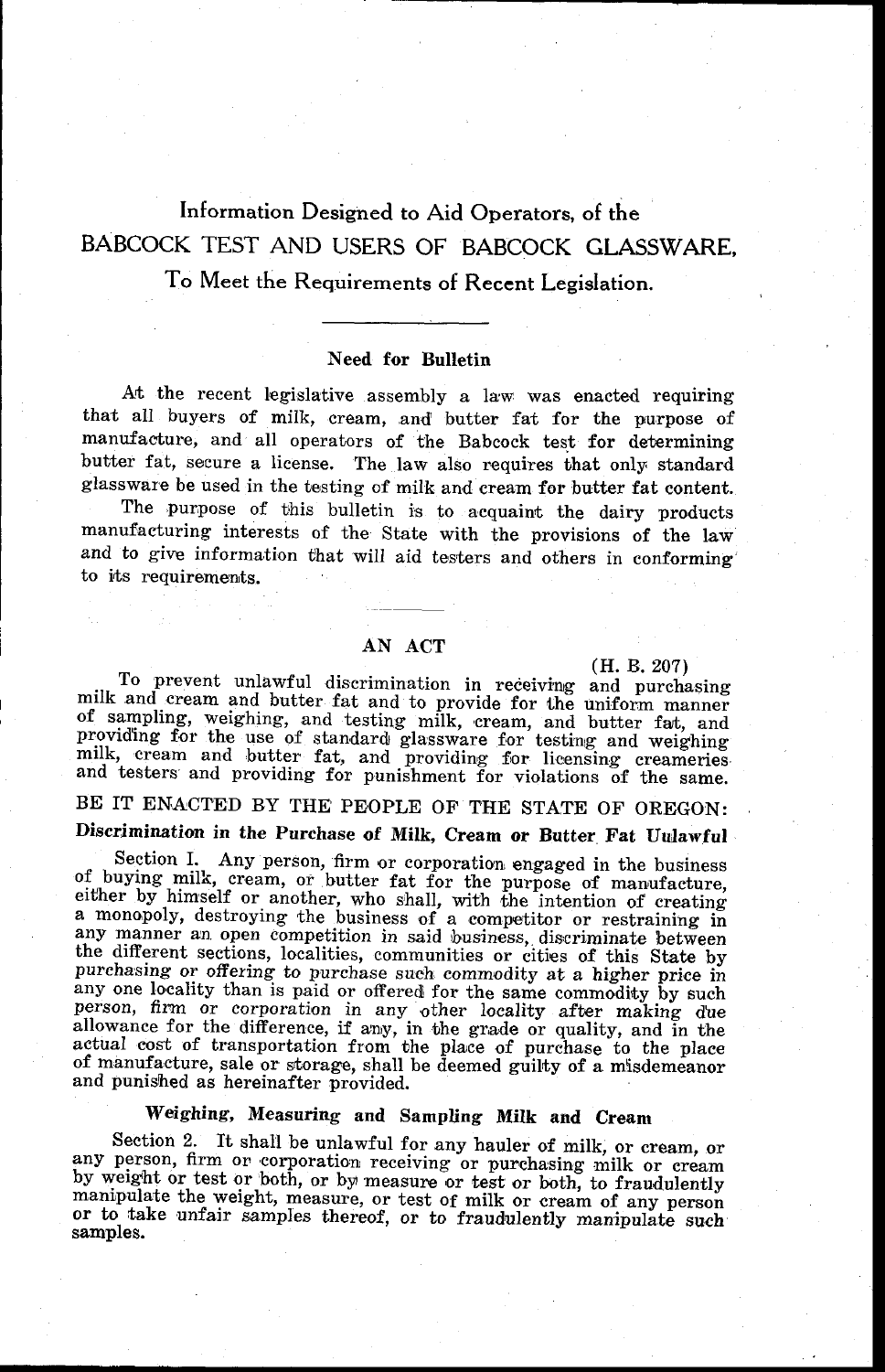The hauler or other agent shall weigh or measure the milk or cream of each patron accurately and correctly and shall report such weights or measurements accurately and correctly to the creamery or factory. He shall thoroughly mix the milk or cream of each patron by pouring or stirring until such milk or cream is uniform and homogeneous in<br>rightness hefore the sample is taken from such milk or cream. When richness, before the sample is taken from such milk or cream. the weighing or sampling is done at the creamery, shipping station or factory, the same rule shall apply.

#### Glassware for Testing Milk and Cream

Section 3. Every person, firm or corporation receiving or purchasing milk or cream on the basis of the amount of butter fat contained therein as determined by the Babcock test, shall use the standard Babcock test bottles, pipettes and accurate weights and scales as defined in Sections 12 and 13 of this Act, and all Babcock test bottles and pipettes shall have been inspected for accuracy by the Oregon Agricultural College or its agent and shall be legibly and indelibly marked by the Oregon Agricultural College or its agent with the letters S. G. 0. (Standard Glassware Oregon.)

It shall be unlawful for any firm or corporation or any of their agents to use any other than standard test bottles and pipettes which have been examined and marked as provided by this section, to determine the amount of fat in milk or cream received or purchased on the butter fat basis.

#### Accurate Testing Required

Section 4. It shall be unlawful for any person, firm or corporation, by himself or as the agent, servant, employee or officer of any person firm or corporation receiving or purchasing milk or cream on the basis of the amount of butter fat contained therein, to under-read, over-read or otherwise fraudulently manipulate the Babcock test used for determining the per cent of butter fat in milk or cream, or to falsify the records thereof or to read the test at any other temperature than the correct one which is 130 degrees to 140 degrees Farenheit, or to pay on the basis of any measurement or weight except the true measurement of weight which is seventeen and six-tenths (17.6) cubic centimeters for milk and nine (9) grams or eighteen (18) grams for cream: PROVIDED, that in all tests for cream the cream shall be weighed into the test bottle.

#### Licensed Testers Required

Section 5. All testing of milk or cream purchased on the basis of the amount of butter fat contained therein, shall be done by a licensed tester who shall supervise and be responsible for the operation of the Babcock test of milk or cream. The license shall be issued to such person by the Dairy and Food Commissioner upon the presentation by the applicant of a certificate of proficiency properly filled out and signed by the Chief of the Dairy Department of the Oregon Agricultural College and upon payment of a license fee as provided for in Section 8 of this Act.

The license shall be valid for the term of one year unless sooner revoked and shall be revoked by the Dairy and Food Commissioner if, after due notice the licensee has failed to comply with the laws, rules and regulations under which the license was granted; PROVIDED, that the provisions of this section shall not apply to individuals, hotels, restaurants or boarding houses buying milk or cream for private use.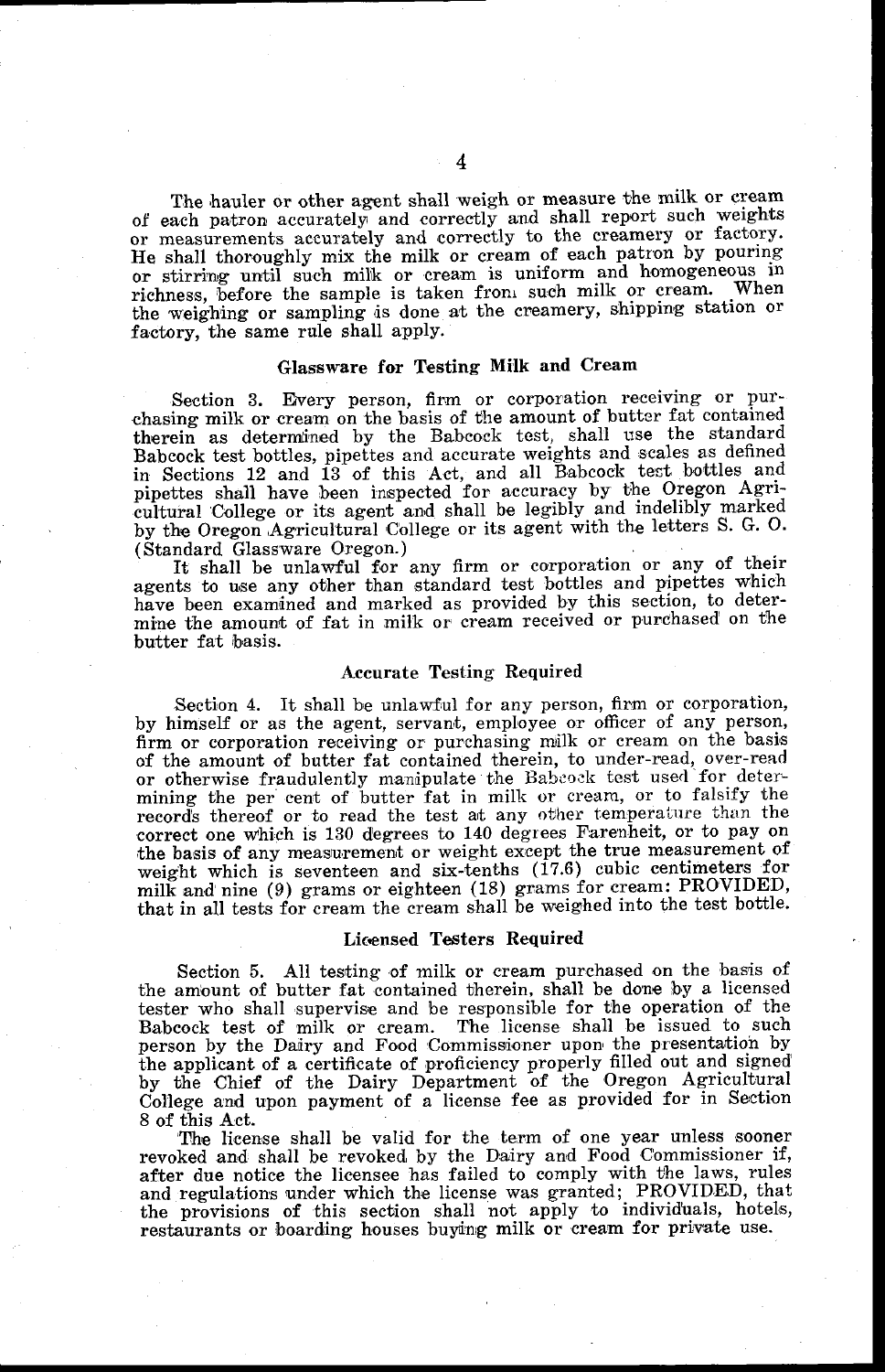#### Examination Board

Section 6. The Chief of the Dairy Department of the Oregon Agricultural College and his assistants are created a board whose duty it shall be to examine into the qualifications of all applicants for such license, and every such applicant shall satisfy said board of his qualifications before any license shall be issued to him.

#### License for Handlers of Milk and Cream

Section 7. Every creamery, shipping station, milk factory, cheese factory, ice cream factory, condensery, or any person, firm or corporation receiving or purchasing milk or cream on the basis of butter fat contained therein, shall be required to hold a license so to do. The license shall be issued to such creamery, shipping station, milk factory, condensery, ice cream factory, cheese factory, or person, firm or corporation by the Dairy and Food Commissioner upon complying with all sanitary laws, rules and regulations of the State of Oregon and upon complying with the provisions of Section 2 to 5 inclusive of this Act and upon payment of a license fee as provided for in Section 8 of this Act. This license shall be valid for the term of one year unless sooner revoked, and shall be revoked by the Dairy and Sood Commissioner if, after due notice the licensee fails to comply with the laws, rules and regulations under which it was granted; PROVIDED, that the provisions of this section shall not apply to individuals, hotels, restaurants, and boarding houses buying milk or cream for private use.

#### Fees for Licenses and the Testing of Glassware

Section 8. The testers' license shall be issued upon compliance with the provisions under Sections 5 and 6 of this Act and upon payment by the applicant to the Dairy and Food Commissioner of the sum of \$1.00. The creamery license shall be issued upon compliance with the provisions under Section 7 of this Act, and upon payment by the applicant to the Dairy and Food Commissioner of \$1.00. For all testing of glassware by the said Oregon Agricultural College or its agent, a fee of 3 cents shall be paid by the owner of said glassware to the Oregon Agricultural College for every piece of glassware so examined, and said fee shall be used by the Oregon Agricultural College to defray the cost of testing such glassware.

#### Accounting for Funds Received for Licenses

Section 9. The money for license fees as provided for in Section 8 of this Act shall be paid to the Dairy and Food Commissioners by whom it shall be transmitted to the State Treasurer to be deposited in the General Fund.

#### **Prosecuting Attorney. Duties.**

Section 10. It shall be the duty of every prosecuting attorney to whom the Dairy and Food Commissioner shall report any violations of the provisions of this Act to cause proceedings to be commenced against the person or persons so violating the provisions of this Act, and to prosecute the same to final' termination according to the laws of the State of Oregon.

#### Penalties

Section 11. Any employee of a firm, company, association, corporation or persons receiving or purchasing milk or cream on the basis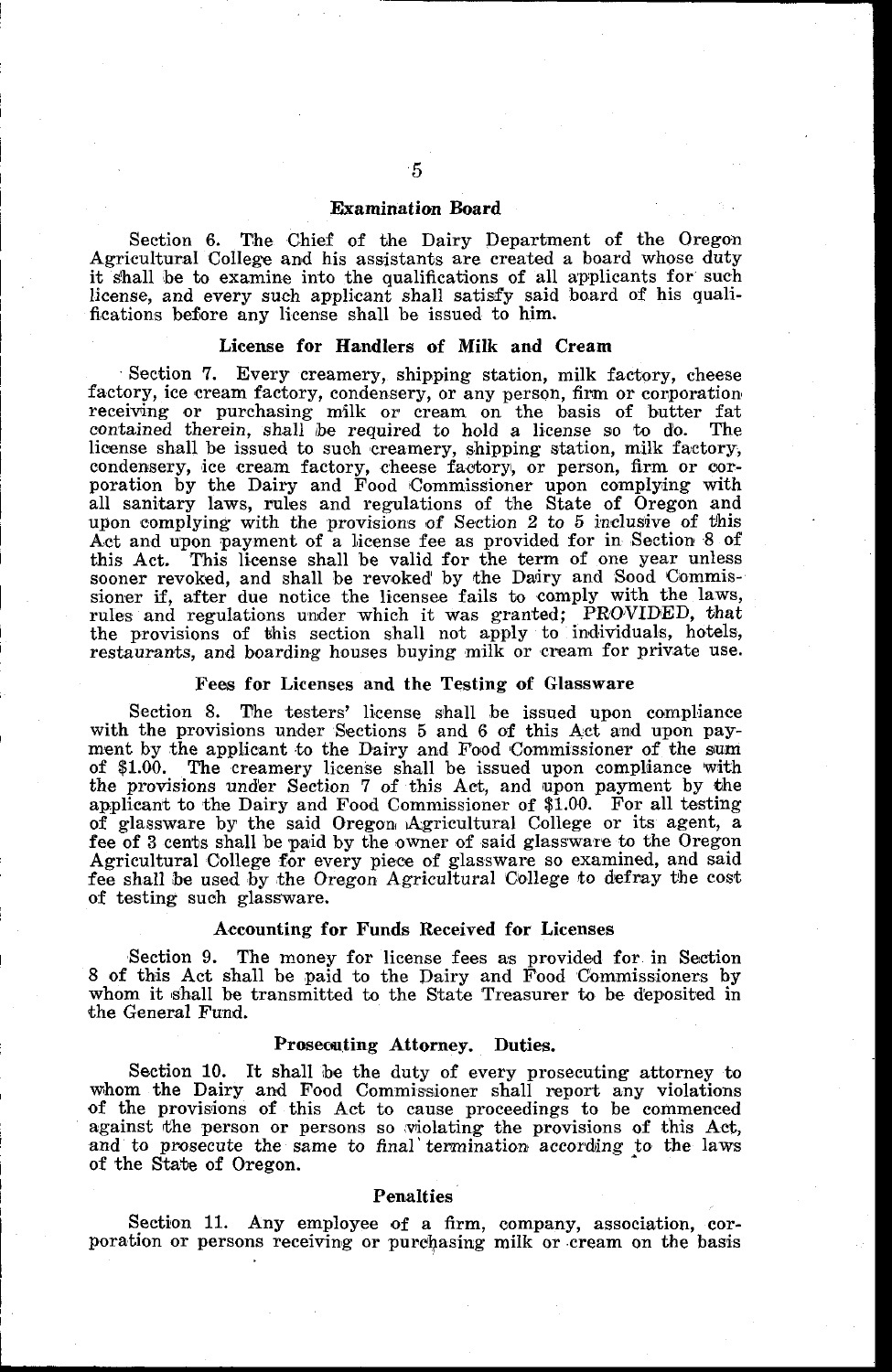of the amount of butter fat contained therein, violating any of the provisions of his Act, shall be deemed guilty of a misdemeanor, and upon conviction thereof shall be fined in the sum of not more than two hundred fifty (\$250.00) dollars or be imprisoned in the county jail for not more than twelve months, or both.

Any person, firm or corporation purchasing milk or cream on the basis of the amount of butter fat contained therein, violating any of the provisions of this Act, shall be deemed guilty of a misdemeanor and upon conviction thereof shall be punished by a fine of not more than \$1,000.00 or imprisoned in the county jail for a period of not more than one year, or both such fine and imprisonment.

#### Standard Babcock Testing Glassware Defined

Section 12. The term "Standard Babcock Testing Glassware" shall apply to glassware and weights complying to the following specifications:

#### (a) Standard Milk Test Bottles

Graduation for milk test bottles.— The total per cent graduation shall be 8. The graduated portion of the neck shall have a length of  $\frac{1}{2}$  no less than 63.5 millimeters (2 $\frac{1}{2}$  inches), the graduations shall represent whole per cent, five-tenths per cent, and tenths per cent. The tenths per cent graduations shall not be less than three millimeters in length; the five-tenths per cent graduations shall be one millimeter longer than the tenths per cent, graduations projecting one millimeter to the left; the 'whole per cent graduations shall extend at least one-half way around the neck to the right and projecting two millimeters to the left of the tenths per cent graduations. Each per cent graduation shall be numbered, the number being placed on the left of the scale. The error at any point of the scale shall not exceed one-tenth per cent.

Neck.—The neck shall be cylindrical and the cylindrical shape shall extend for at least 9 millimeters below the lowest and above the highest graduation mark. The top of the neck shall be flared to a diameter of not less than ten millimeters.

Bulb.—The capacity of the bulb up to the junction of the neck shall not be less than 45 c. c. (cubic centimeters). The shape of the bulb may be either cylindrical or conical with the smallest diameter at the bottom. If cylindrical, the outside diameter shall be between 34 and 36 millimeters; if conical, the outside diameter of the base shall be between 31 and 33 millimeters, and the maximum diameter between 35 and 37 millimeters.. The charge of the bottle shall be 18 grams. The total height of the bottle shall be between 150 and 465 millimeters  $(5\%$  and  $6\frac{1}{2}$  inches).

#### (b) Standard Cream **Test Bottles**

Three types of bottles shall be accepted as standard cream test bottles, a fifty per cent nine-gram short-neck bottle, a fifty per cent nine-gram long-neck bottle, and a fifty per cent 18-gram long-neck bottle.

Fifty per cent nine-gram short-neck bottle-Graduation.—The total per cent graduation shall be 50. The graduated portion of the neck shall have a length of not less than  $63.5$  millimeters  $(2\frac{1}{2})$  inches). The graduation shall represent five per cent, one per cent and five-tenths per cent. The five per cent graduations shall extend at least half-way around the neck to the right.

The 5-10 per cent graduations shall be at least 3 millimeters in length, and the 1 per cent graduations shall have a length intermediate between the 5 per cent and the 5-10 per cent graduations. Each 5 per cent graduation shall be numbered, the number being placed on the left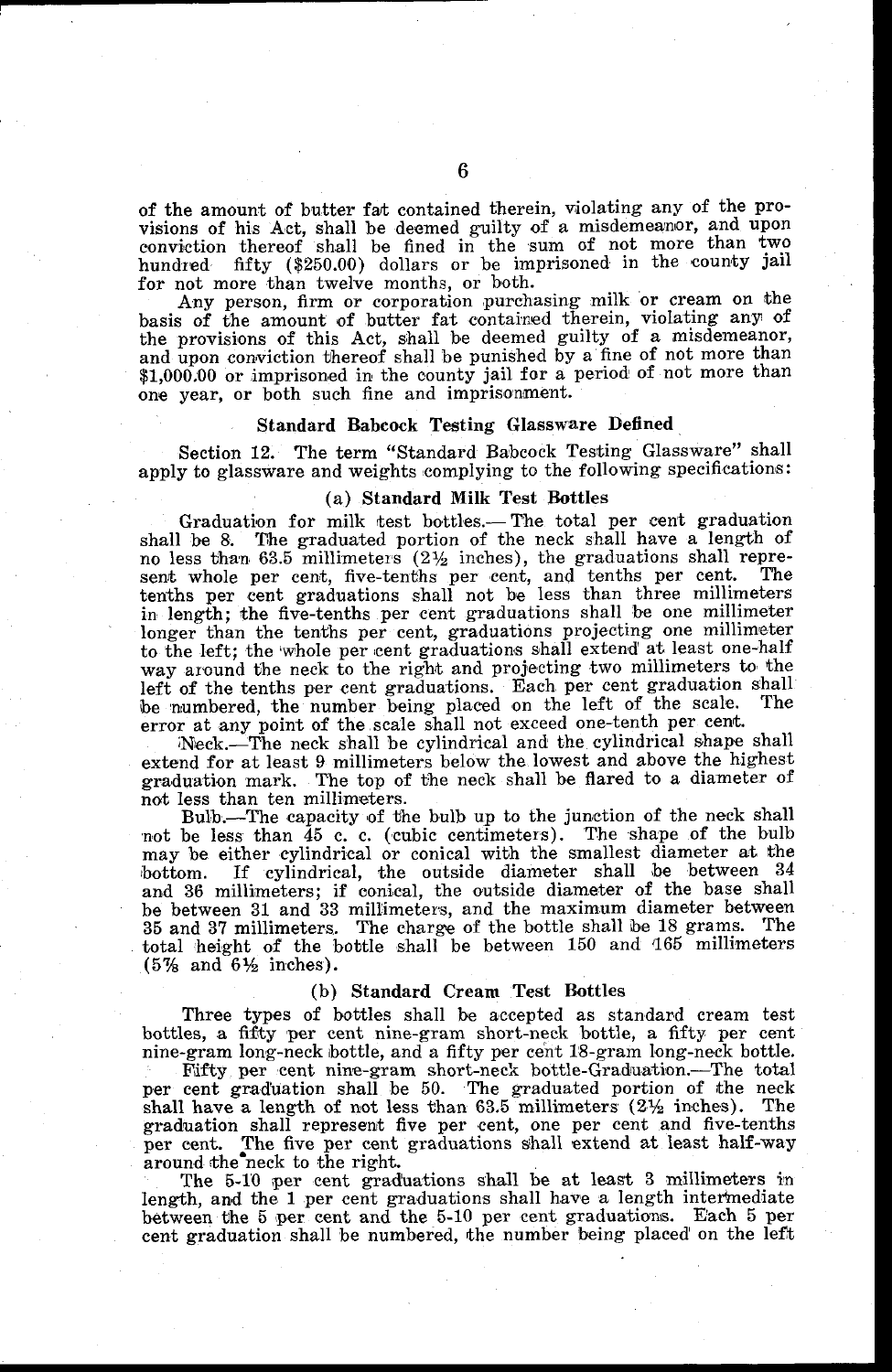of the scale. The error at any point of the scale shall not exceed 5-10 per cent.

Neck.—The neck shall be cylindrical and the cylindrical shape shall extend at least nine millimeters below the lowest and nine millimeters above the highest graduation mark. The top of the neck shall be flared to a diameter of not less than ten millimeters.

Bulb. The capacity of the bulb up to the junction of the neck shall not be less than 45 c. c. The shape of the bulb may be either cylindrical, or conical with the smallest diameter at the bottom. If cylindrical, the outside diameter shall be between 34 and 36 millimeters. If conical, the outside diameter of the base shall be between 31 and 33 millimeters and the, maximum diameter between 35 and 37 millimeters.

The charge of the bottle shall be nine grams.

All bottles shall bear on the top of the neck above the graduations in plainly legible characters, a mark, defining the weight of the charge to be used (nine grams).

The total height of the bottle shall be between 150 and 165 millimeters  $(5\%$  and  $6\frac{1}{2}$  inches), same as standard milk test bottles.

Fifty per cent, nine gram, long-neck bottle.—The same specifications in every detail as specified for the 50 per cent nine *gram,* short-neck bottle shall apply for the long-neck bottle, with the exception, however, that the total height of this bottle shall be between 210 and 234 millimeters  $(8\frac{1}{4}$  and  $8\frac{7}{8}$  inches) and that the total length of the graduation shall be not less than 120 millimeters.

The fifty per cent, 18 gram, long-neck bottle.—The same specifications in every detail as specified for the 50 per cent nine gram, long-neck bottle shall apply, with the exception that the charge of he bottle shall be 18 grams, and the mark defining the weight of the charge placed at the top of the neck shall be 48.

The total length of the Standard Babcock pipette shall be not more than 330 millimeters, (1314 inches). Outside diameter of suction tube six to eight millimeters. Length of suction tube 130 millimeters. Outside diameter of delivery tube  $4.5$  to  $5.5$  millimeters. The length of delivery tube 100 to 120 millimeters. Distance of graduation mark above bulb 30 to 60 millimeters. Nozzle straight. Delivery 17.6 c. c. above bulb 30 to 60 millimeters. Nozzle straight. of water at 20 degrees Centigrade in five to eight seconds.

#### Scales for Weighing Cream

Section 13. The sensibility of all scales used for weighing cream samples into the test bottles shall be not more than 30 milligrams and the standard weights shall be 9 grams and 18 grams.

#### **Speed of the Babcock Tester.**

Section 14.—In all testing of milk or cream where the same is received or purchased upon the basis of the amount of butter fat contained therein, the Babcock tester shall be operated at the proper speed which is as follows:

For tester with diameter of 14 inches the speed' shall be between 875 and 925 revolutions per minute.

For tester with diameter of 16 inches, the speed shall be between 825 and 875 revolutions per minute.

For tester with diameter of 18 inches the speed shall be between 775 and 825 revolutions per minute.

For tester with diameter of 20 *inches,* the speed shall be between 725 and 775 revolutions per minute.

For a tester with a diameter of 24 inches, the speed shall be between 575 and 625 (675 and 725) revolutions per minute.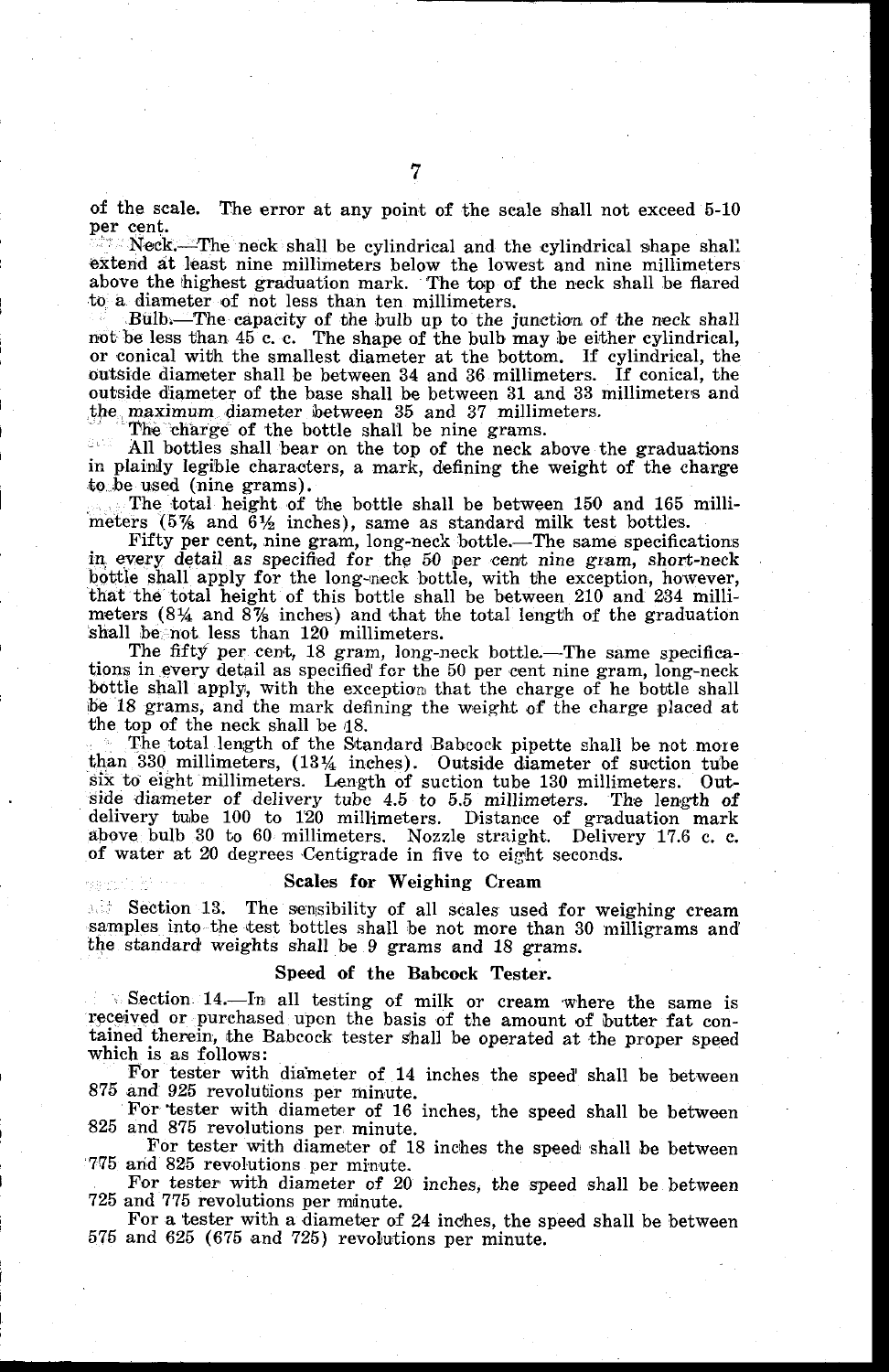#### Court Jurisdiction

Section 15. Justice Courts, District Courts, and Municipal Courts sitting as Justice Courts, shall have concurrent jurisdiction with the Circuit Courts of all prosecutions arising under this Act.

The District or County Attorney is authorized to institute prosecutions for violation of this Act by information or the same may be instituted by indictment or by complaint verified before any magistrate.

General Information. The provision of this law will be made effective May 22, 1915. After that date it will be unlawful for a manufacturer of dairy products to continue in business or for a person to operate the Babcock test where milk or cream is purchased on the butter fat basis, without a license.

It is also unlawful to continue to use other than standard glassware that has been examined for accuracy and marked with the letters S. G. 0. (Standard Glassware Oregon).

Examination of Standard Babcock Testing Glassware. Send all testing glassware properly packed to Dairy Department, Oregon Agricultural College, Corvallis, Oregon.

Glassware may be sent by parcel post, express or freight. All transportation charges must be prepaid by the sender.

All shipments of glassware must be accompanied by check, draft, or money order covering charges of examination of such glassware on the basis of three (3) cents for each piece of glassware.

Shipments of glasware arriving collect or without remittance for examination, will be held until payment for transportation and examination fees is made. Postage stamps will not be accepted as payment for such charges.

Testing glassware sent direct from the manufacturer or dealer will be subject to the same rule.

When ordering Babcock testing glassware from the manufacturer or dealer, specify that standard glassware in accordance with the requirements of the Oregon law, is wanted. Glassware not conforming to the specifications of standard glassware will be rejected and returned at the owners expense.

When shipping glassware for examination, state clearly how it should be returned, whether by express or freight. In the absence of instructions it will be returned by express.

After examination of the glassware every piece found correct will be marked with the letters S. G. 0. (Standard Glassware Oregon) and promptly returned to the owner. A detailed report of the total pieces of glassware received and found correct will be mailed to the owner.

License for Manufacturers. In accordance with the provisions of the law, licenses will be issued by the Dairy and Food Commissioner, upon payment of the fee.

**License for Testers.** Testers licenses will be issued to every person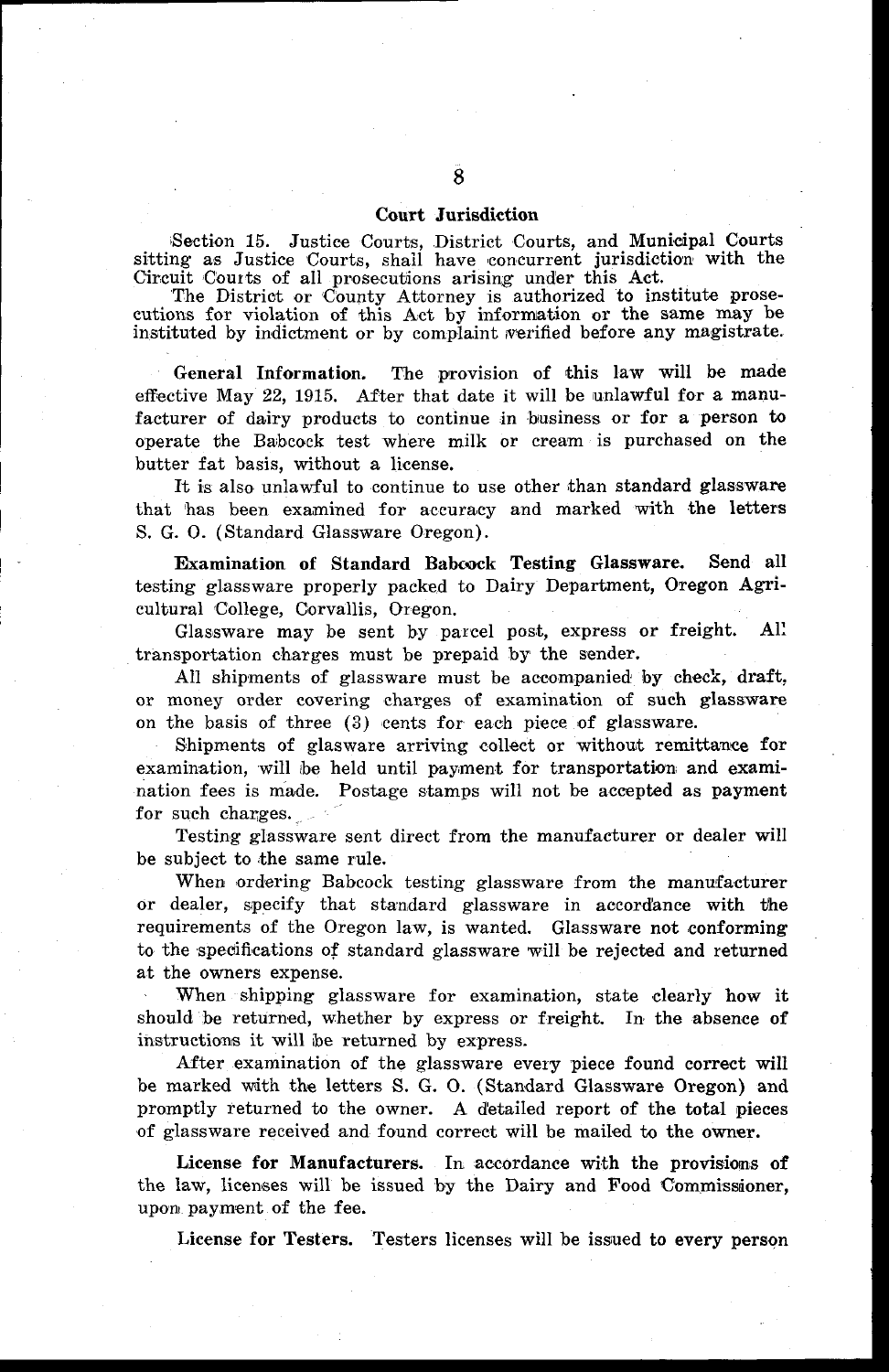of Examiners. The candidate must take and successfully pass the tester's license examination at the Oregon Agricultural College, Corvallis, Oregon, or at other places designated by the board. The announcements of the date of the examinations will be issued in special circulars, or in the dairy and state press, or both.

The candidate for the tester's license who has successfully passed the examination will receive a certificate of proficiency. Upon presentation of the certificate and the payment of \$1.00, the Dairy and Food Commissioner will issue such license.

Tester's licenses are good for one year and may be renewed annually without examination provided the applicant has conformed to the provisions of the law and upon the payment of \$1.00.

The tester's license must be posted in plain sight in the testing room where the tester is employed. The license will be revoked if the licensee has failed to comply with the law.

**Examination of Applicants for Tester's** License. The examination will consist of a laboratory exercise and a written test. The laboratory exercise will include the testing of various samples of milk and cream. In the written test the applicant will be required to answer a series of questions on the composition, sampling and testing of milk and cream.

The following questions and answers may serve as a guide to the prospective candidate for a tester's license as showing the scope of the subject which he should know and on which he may be 'examined. It is to put before him the information he needs in a brief, clear and definite form. It should not be understood from the above that the examination will include these questions word for word, nor that it will be confined to these questions only, nor that it will cover all these questions. The questions merely serve as a guide for the benefit of applicants for testers licenses.

#### Milk Testing

Question 1.—What is a standard milk test bottle?

Answer.—A standard milk test bottle is a test bottle graduated to 8 per cent with subdivisions of one-tenth per cent.



Fig 1.—Standard Milk Bottle and Pipette.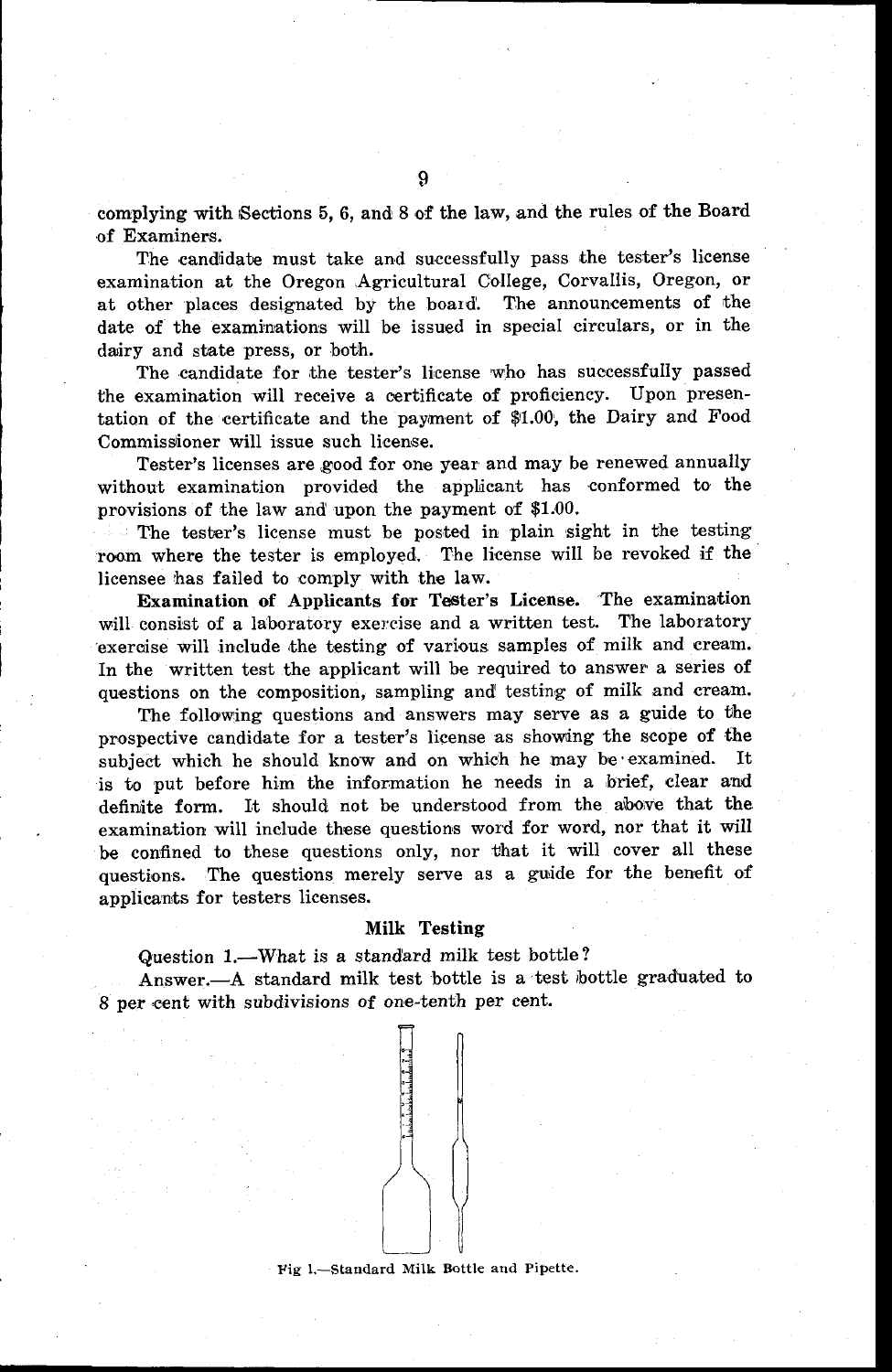Question 2.—How can you tell if a test bottle is accurate and conforms to the requirements of the law?

Answer.—It is illegal to use a bottle that has not been examined for accuracy and if so examined it, is indelibly marked with the letters S. G. 0. (Standard Glassware Oregon).

Question 3.—What is, the average composition of normal milk?

|  | <b>Example 1.1</b> Fat $\frac{1}{2}$ and $\frac{1}{2}$ and $\frac{1}{2}$ and $\frac{1}{2}$ and $\frac{1}{2}$ and $\frac{1}{2}$ and $\frac{1}{2}$ and $\frac{1}{2}$ and $\frac{1}{2}$ and $\frac{1}{2}$ and $\frac{1}{2}$ and $\frac{1}{2}$ and $\frac{1}{2}$ and $\frac{1}{2}$ and $\frac{1}{2$ |  |  |
|--|-------------------------------------------------------------------------------------------------------------------------------------------------------------------------------------------------------------------------------------------------------------------------------------------------|--|--|
|  | Easein Casein Casein Communication of the Second Communication of the Case of the Case of the Case of the Case of the Case of the Case of the Case of the Case of the Case of the Case of the Case of the Case of the Case of                                                                   |  |  |
|  |                                                                                                                                                                                                                                                                                                 |  |  |
|  | Albumin $\ldots$ $\ldots$ $\ldots$ $\ldots$ $\ldots$ $\ldots$ $\ldots$ $\ldots$ $\ldots$ $\ldots$                                                                                                                                                                                               |  |  |
|  | , is that $\mathbb{A}$ she we have a second constant $\mathcal{J}$ per cent arrange $\mathbb{C}$                                                                                                                                                                                                |  |  |
|  |                                                                                                                                                                                                                                                                                                 |  |  |

tan digest add het <del>verk</del> valdamis dan danafder<br>1000.00 per central **100.0 per cent**ral madelsoner

Question 4.—What variations in fat content occur in normal milk? Answer.—Normal milk, ordinarily, contains from  $3$  per cent to  $6$ per cent of fat, although cases are not rare where a lower or higher of at content is found. We had the content of the property of the contents of the

Question 5.—How should a sample of milk for testing be secuted? mat. Answer.—The milk should be thoroughly mixed by pouring from one can or bucket to another two or three times and the sample taken at once. an Ing palutua pekerbang ada menggalakan

Question 6.—How should the milk sample be preserved?

Answer.—Test if possible within twelve hours of the time the milk was drawn from the cow. If necessary, to preserve or keep longer, use a clean bottle with a tight seal such as bottles with patent tin caps, or screw tops, or cork or glass stoppers. Add corrosive sublimate or other preservative. Dissolve by shaking. Seal tightly and place where it is cool. If additional samples are taken into the same jar, mix after each addition by *giving* the bottle a rotary motion. . เจอเดือนของ

Question 7.—How should the milk sample be prepared for the test?

Answer.—The cream must be uniformily mixed with the milk. This *is* best accomplished by shaking or by pouring from one jar to another several times.

Question 8.—If the sample contains lumps of dried cream or butter how should it be treated before testing?

Answer.—Melt the fat by setting the jar into warm water. When dissolved, mix thoroughly and measure into test bottle at once.

Question 9.—If the milk sample is sour and contains lumps of curd how should it be treated?

Answer.—Add a knife point full of soda lye; shake, and let stand until the curd is thoroughly dissolved. When this is done the sulphuric acid should be added a little at a time as the chemical action is violent.

Question 10.—How much milk and how much acid should be used? Answer.-17.6 cubic centimeters of milk.

17.5 cubic centimeters of acid.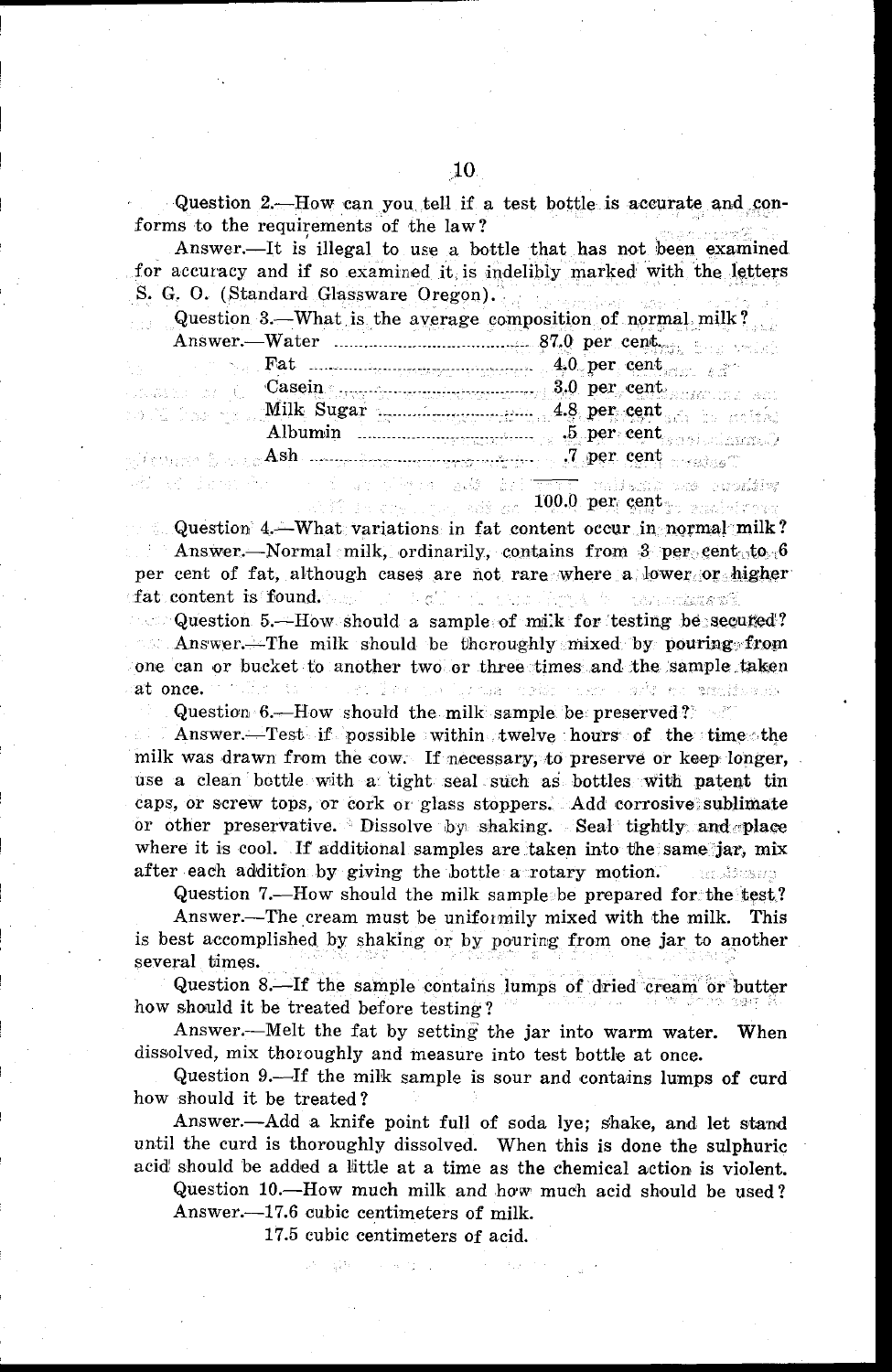Question 11.—How is the milk measured and delivered into the test bottle?

Answer.—With a pipette.

Question 12.—How are the water and acid mixed?

Answer.—With a rotary motion until the curd is completely dissolved.

Question 13.—What kind and strength of acid' should be used?

Answer.—Commercial sulphuric acid, specific gravity 1.82 to 1.83.

Question 14.—What should be done if the acid is too weak?

Answer.—If slightly too weak use a trifle more acid, if much too weak, get a new supply.

Question 15.—What should be done if the acid is too strong?

Answer.—If slightly too strong use a trifle less acid. If much too strong dilute with a small amount of water. Pour the acid into he water. To pour the water into the acid is dangerous.

Question 16.—At what temperature should the milk and acid be before mixing?

Answer. 55 to 70 degrees F.

Question 17.—Haw many minutes should the bottles be whirled in the tester ?

Answer.—Three times. First, whirling 5 minutes, fill with hot water to the bottom of neck of bottle. Second, whirling two minutes, fill with hot water until the fat column is contained within the graduated portion of the neck. Third, whirling one minute. This also applies to cream testing.

Question 18.—What is the correct speed of the tester?

Answer.—From 675 to 925 revolutions a minute, depending upon diameter of the tester. *(See* Section 14 of the law.)

Question 19.—At what temperature should the test be read?

Answer.—At 130 to 140 degrees F.

Question 20.—How should the temperature of the fat in the bottles be regulated?

Answer.—Set the bottles in a water bath at 130 to 140 degrees F. for five minutes. The water must reach to the top of the fat column.

Question 21.—What is the meniscus?

Answer.—The curve at the bottom and top of the fat column. Question 22.—How should' the test be read. Draw a diagram.

Answer.—The meniscus at both top and bottom should be included in the reading.



Fig. 2.—Milk Test should be read as shown here.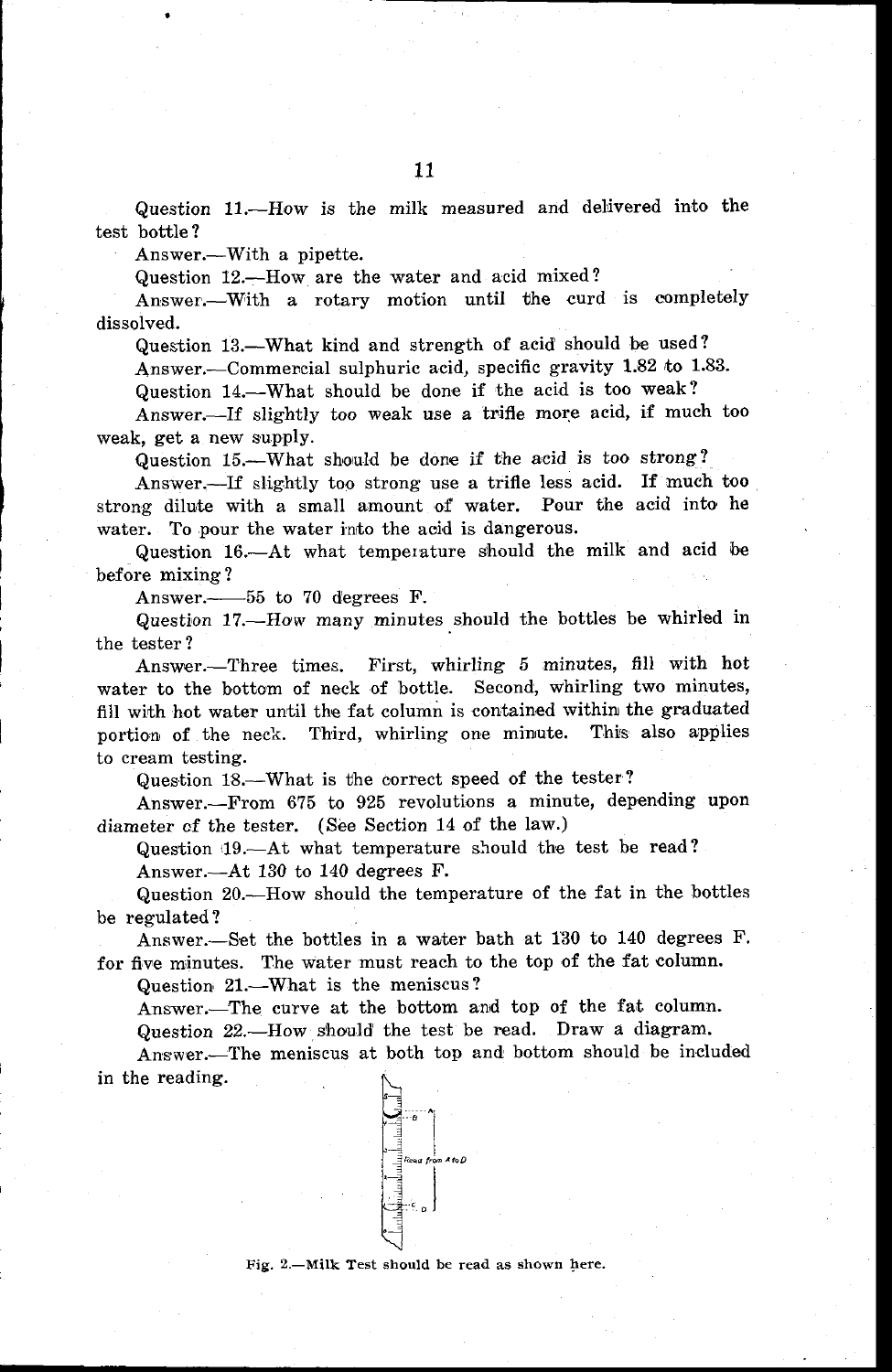

Fig 3.—Standard Cream Test Bottles.

 $\frac{1}{2}$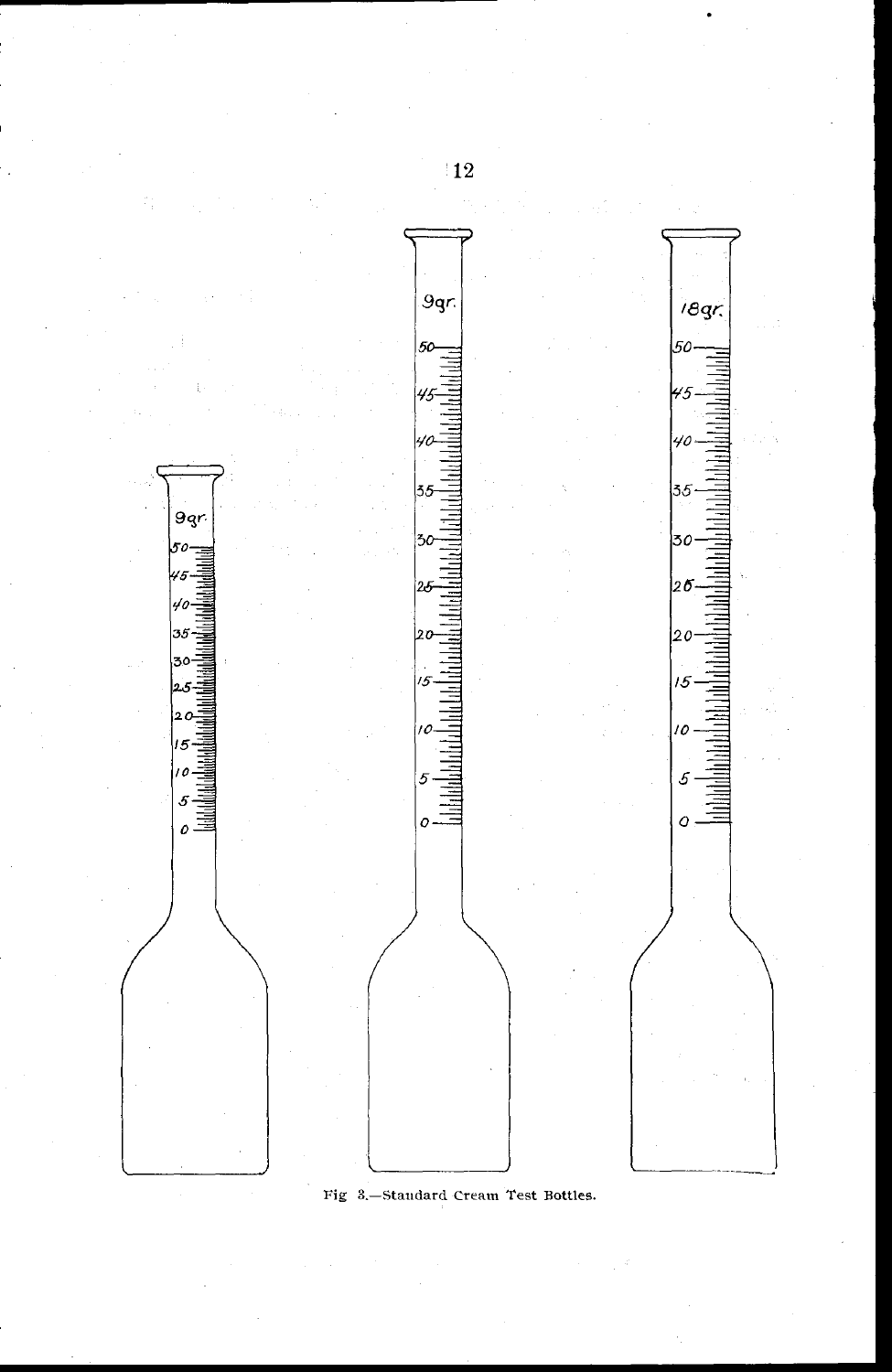#### Cream Testing

Question 23.—What is a standard cream test bottle?

Answer.—Three types of bottles are accepted as standard cream test bottles, a 50 per cent nine gram, short-neck bottle; a 50 per cent 9 gram, long-neck bottle; and a 50 per cent 18 gram long-neck bottle. The bottles must have been examined for accuracy and bear the letters S. G. 0. (Standard Glassware Oregon).

Question 24.—How should the cream sample be taken?

Answer.—The cream should be mixed by pouring or stirring until it is uniform throughout and all lumps have disappeared. At least one ounce should be taken as a sample in order to provide for a retest in case of necessity.

Question 25.—How soon after taking should cream samples be tested?

Answer.—As soon as possible. If the testing cannot be done at once the samples must be kept in a tightly corked bottle to prevent evaporation.

Question 26.—How should the cream sample be prepared for testing?

Answer.—The sample must be thoroughly mixed so as to be uniform throughout. If lumps are present or particles of butter, heat to 110 degrees F. until dissolved, mix and weigh into test bottles at once.

Question 27.—Why should the cream be weighed into the test bottle instead of measured?

Answer.—Because measuring does not give an accurate test. The weight of cream varies with its fat content and other conditions and it is difficult to transfer all the cream in the pipette into the cream bottle.

Question 28.—What is the correct weight for testing cream?

Answer.-9 grams or 18 grams, depending upon the type of bottle used.

Question 29.—What precautions should be observed in weighing cream?

Answer.—Use a sensitive balance, setting level, in good working order and protected against drafts while weighing. If any cream is spilled on the balance, remove it before the weighing is completed.

Question 30.—How much sulphuric acid should be used?

Answer.—The amount varies with the condition of the cream. Use enough so that the mixture of acid and cream, just after shaking, is of a coffee-brown color.

Question 31.—At what temperature should the cream tests be read? Answer.—At 130 to 140 degrees F.

Question 32.—How is the temperature best regulated?

Answer.—By setting the cream test bottles into a water bath at 130 to. 140 degrees F. for ten minutes. The water should reach to the top of the fat column.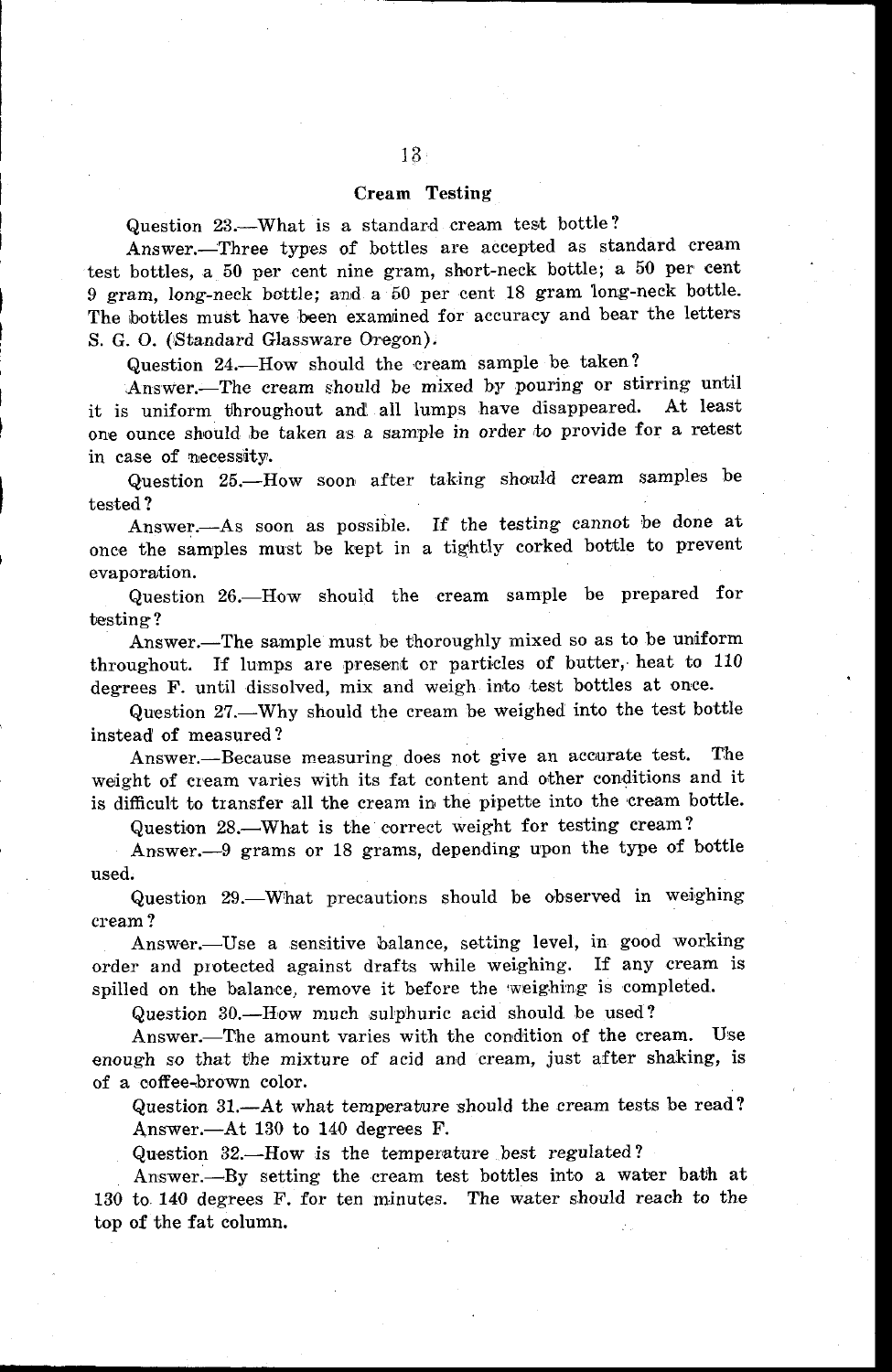

*Fig.* 4 —Water Bath. Its use is recommended to secure and maintain correct reading temperature.

Question 33.—How should the fat column be read? Answer.—The bottle should be held on a level with the eye and the reading Should include one-third of the meniscus.

Question 34.—What aid is recommended in reading the fat column in cream testing?

Answer.—The use of glymol or of fat-saturated alcohol. Glymol is a white mineral oil. It is inexpensive and can be secured from any druggist. Fat-saturated alcohol is made by adding butter fat to alcohol until it will take up no more.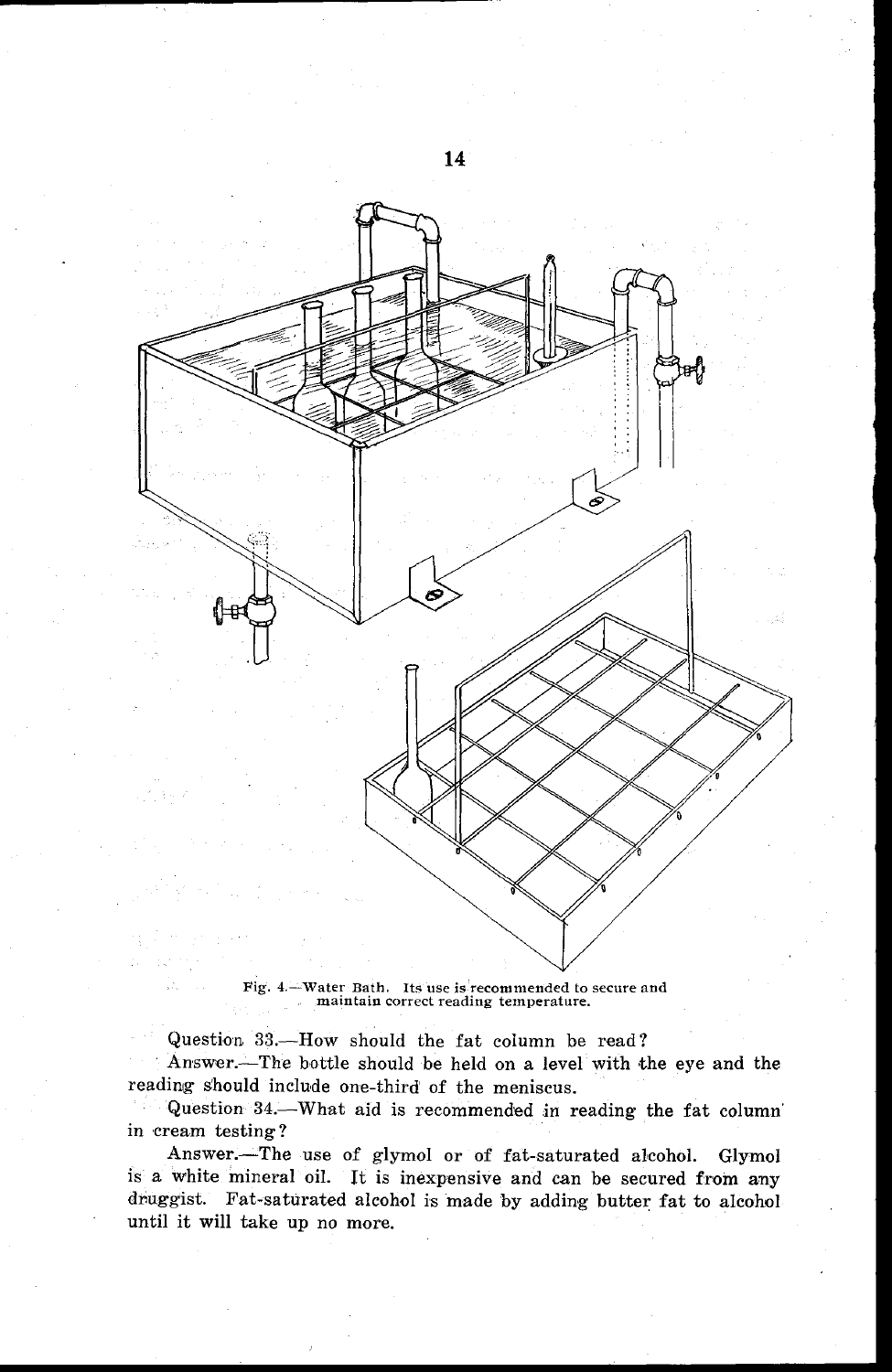

Fig. 5.—Reading the Fat Column with the Aid of C lymol. Bottle of Glymol with tubes for transferring glymol to test bottle. á.

Question 35.—How are these materials used?

Answer.—At the conclusion of the test and just before reading, a small amount of either the glyrnol or saturated alcohol is run down the side of the neck onto the top of the fat. This removes the meniscus and *gives* a straight line to the top of the fat column. Quicker, easier, and mole accurate reading is thus made possible. A pipette, burette, or glass tube should te used for adding these materials. Coloring matter may be added to the glymol or saturated alcohol, which will make the dividing line more distinct.

 $\frac{1}{2}$ . Question 36.—Should glymol or saturated alcohol be used in the instruction of the same of the state of the state of the state of the state of the state of the state of the state of the state of the state of the milk test?

Answer.—No. It is necessary to include the meniscus in order to compensate for the loss of residual fat *in* the bulb of the bottle. If these materials were used the reading of the milk test would be too low. Question 37.—What causes air bubbles on the top of the fat column? Answer.—Air bubbles are due to the use of hard water. If the water is hard, soften by boiling or by adding to it a few drops of sulphuric acid. Better still, use rain water or distilled water.

Question 38.—What causes a milky and curdy fat column? Answer.—Too little or too weak acid.

Question 39.—What causes a dark and charred fat column?

Answer.—Too much or too strong acid.

Question 40.—How is skimmed milk and buttermilk tested for fat content?

Answer.--A special skim milk bottle should be used. The test *is* the same as for whole milk using the same amounts of milk and acid.

Question 41.—What do the letters S. G. 0. mean which are etched on the test bottles?

Answer.—The letters S. G. 0. stand for the words, "Standard Glassware Oregon." They mean that the bottles bearing these letters